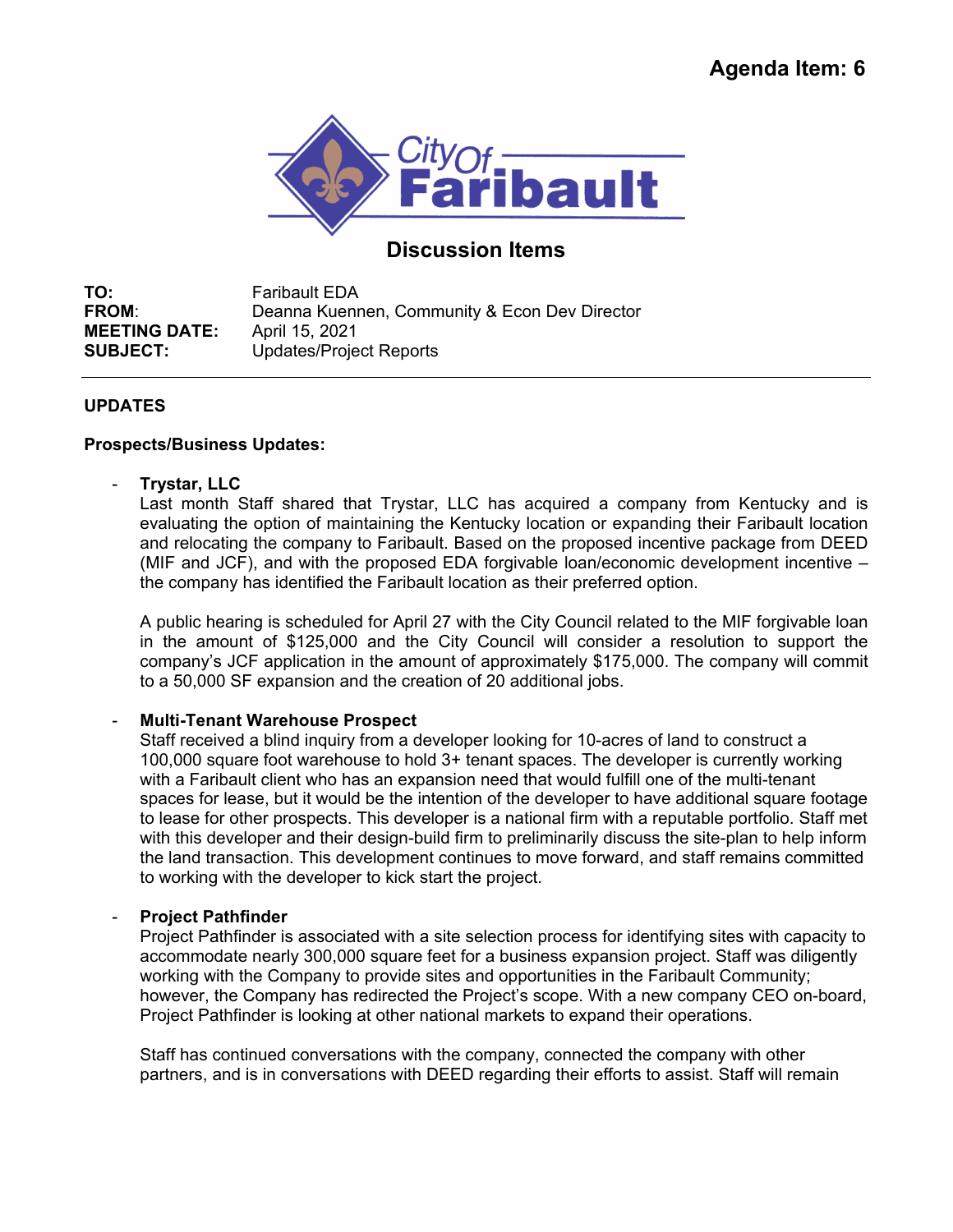connected with the Company and will track its progress to ensure at any reconsideration of the local market, Faribault has an opportunity to be considered.

## - **CVN Prospect**

Staff has been working with a prospect from the Community Venture Network contract that has identified Faribault as a potential location for the businesses expanded facility needs. This project would create new jobs in the Faribault region, as well as invest towards improvements in a few facility.

The prospect has identified a preferred site and a secondary site. The preferred site has a unique situation which will require time/coordination. Staff will stay in communication with the company and assist with next steps needed to move this project forward.

## - **Other**

Staff has been made aware that there are possibly two (2) distribution type of businesses seeking a location along the I-35 corridor. Currently the site selector is looking at locations further north than Faribault – but Staff has provided information on possible Faribault locations for consideration.

## **Existing Business Expansion(s)**

Staff has been working with three existing Faribault businesses identifying expansion projects within their existing operations. Staff will continue to work with each of these businesses to identify and help facilitate needs of each project. The Minnesota Department of Employment and Economic Development has been involved through each of these conversations ensuring any and all financial incentives to assist in these expansions is accessed through existing programs.

## **Other Projects/Initiatives:**

## - **CARES Act Funding**

At the direction of the City Council, Staff worked with local Small Businesses on local funding opportunities available through the Federal CARES Act. Over \$700,000 of the funds allocated to Faribault were dispersed to local small businesses, self-employed entrepreneurs, soleproprietors, and non-profits.

Rice County has reported that they provided 152 grants, totaling approximately \$1.3m in business assistance for businesses located within Rice County.

## - **BDPI Grant Application – NW Water Tower**

Staff, in coordination with the City Engineer, submitted a \$2M grant application to help fund the construction of a water tower and associated mains, located in the Met Con Business Park. It has been identified by multiple industries in this area that water flow rates are inadequate. This project will improve flow rates for existing business, and position the city to continue to attract additional industries to this area. If the grant is funded, construction of the water tower will begin this spring.

## - **Mural Project**

The EDA approved funding to help off-set the cost of developing a mural art on the blank wall left from the tear-down of  $27 \, 3^{rd}$  Street NW. The artist has been selected and the mural installation will begin when the weather is appropriate.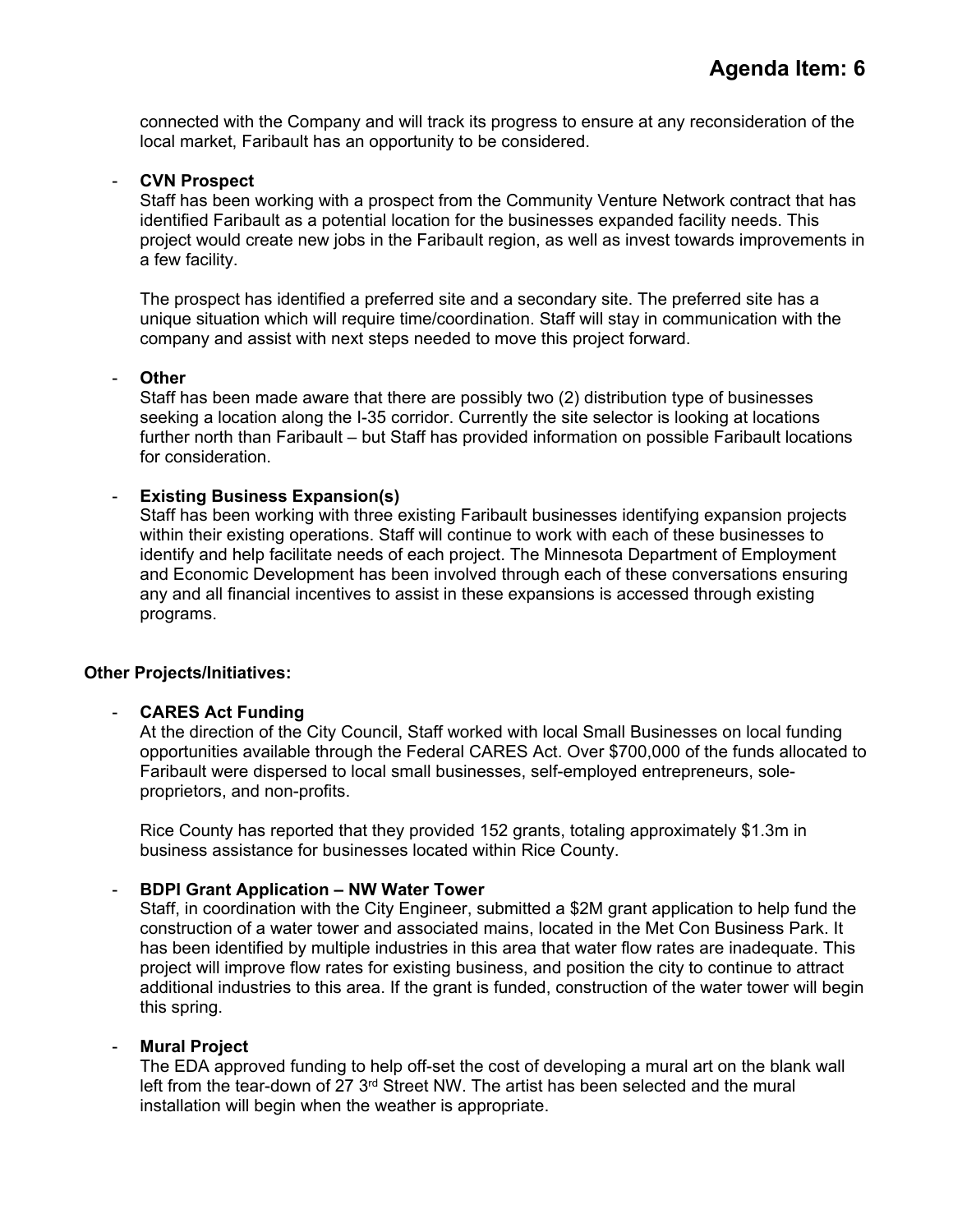## - **Housing Development**

The EDA is aware that there is a housing shortage in Faribault. City Staff has been dedicated to addressing this issue and pursing developers. Based on these efforts, a number of multi-family housing developments are moving forward. Two such projects include the Lofts at Evergreen Knoll (MWF - 77 units) and the Straight River Apartments (111 units). The EDA has provided TIF for each of these projects, both projects have broken ground and will continue their construction phase through the winter months.

The Housing Redevelopment Authority commissioned Maxfield Research to conduct a Housing Market Analysis of Faribault. This Market Analysis has been completed – with the following summarizing the rental housing demand:

| RENTAL MARKET ANALYSIS TABLE 1<br>DEMAND FOR GENERAL OCCUPANCY RENTAL HOUSING                                                                 |          |                               |                                  |                       |
|-----------------------------------------------------------------------------------------------------------------------------------------------|----------|-------------------------------|----------------------------------|-----------------------|
| <b>CITY OF FARIBAULT</b><br>2020 to 2030                                                                                                      |          |                               |                                  |                       |
| <b>Demand From Household Growth</b>                                                                                                           |          |                               |                                  |                       |
| Projected household growth in the PMA 2020 to 2030'                                                                                           |          |                               | 323                              |                       |
| (times) Pct. Of HH growth for general occupancy housing                                                                                       |          | x                             | 24%                              |                       |
| (equals) Projected demand for general occupancy units                                                                                         |          | -                             | 78                               |                       |
| (times) Proportion Estimated to Be Renting Their Housing <sup>3</sup>                                                                         |          | x                             | 37%                              |                       |
| (equals) Projected Demand for Rental Housing Units                                                                                            |          | =                             | 28                               |                       |
| <b>Demand From Existing Households</b>                                                                                                        |          |                               |                                  |                       |
| Number of renter households in the PMA, 2020 <sup>4</sup>                                                                                     |          | $\equiv$                      | 3.244                            |                       |
| (times) Estimated % of renter turnover between 2020 & 2030 <sup>5</sup>                                                                       |          | ×                             | 51%                              |                       |
| (equals) Existing Renter Households Projected to Turnover, 2020 to 2030                                                                       |          | -                             | 1.654                            |                       |
| (times) Estimated % Desiring New Rental Housing <sup>o</sup>                                                                                  |          | ×                             | 19%                              |                       |
| (equals) Demand From Existing Households                                                                                                      |          | Ξ                             | 314                              |                       |
| <b>Total Demand From Household Growth and Existing Households</b>                                                                             |          |                               | 343                              |                       |
| (plus) Rental demand from outside Market Area                                                                                                 |          | 4                             | 25%                              |                       |
| (equals) Potential Demand for Rental Housing in the PMA (2020 to 2030)                                                                        |          | Ξ                             | 571                              |                       |
| (times) Percent of PMA Demand Capturable in the City of Faribault                                                                             |          |                               | 95%                              |                       |
| equals) Total Demand for Rental Housing in Faribault                                                                                          |          | Ξ                             | 543                              |                       |
|                                                                                                                                               |          | <b>Deep</b><br><b>Subsidy</b> | <b>Shallow</b><br><b>Subsidy</b> | <b>Market</b><br>Rate |
| (times) Percent of rental demand by product type <sup>7</sup>                                                                                 | x        | 10%                           | 30%                              | 60%                   |
| (equals) Total demand for new general occupancy rental housing units                                                                          | $\equiv$ | 54                            | 163                              | 326                   |
| (minus) Units under construction or approved*                                                                                                 | ۰        | 0                             | 72                               | 91                    |
| (equals) Excess demand for new general occupancy rental housing                                                                               | $\equiv$ | 54                            | 91                               | 235                   |
| <sup>1</sup> Estimated household growth                                                                                                       |          |                               |                                  |                       |
| <sup>3</sup> Pct. Renter households under age 65 in 2020.                                                                                     |          |                               |                                  |                       |
| <sup>4</sup> Renter households age 64 and younger plus 30% of renter households age 65 and older.                                             |          |                               |                                  |                       |
| <sup>5</sup> Based on household turnover and mobility data (2014-2018 American Community Survey).                                             |          |                               |                                  |                       |
| <sup>6</sup> Source - The Upscale Apartment Market: Trends and Prospects. Prepared by Jack Goodman of Hartrey Advisors for the National Multi |          |                               |                                  |                       |
| <b>Housing Council.</b>                                                                                                                       |          |                               |                                  |                       |
| <sup>7</sup> Based on a combination of current rental product, income limits, and household incomes of area renters.                          |          |                               |                                  |                       |
| *Pending competitive units at 95% occupancy.                                                                                                  |          |                               |                                  |                       |
| Source: Maxfield Research & Consuting, LLC                                                                                                    |          |                               |                                  |                       |

This information informs housing needs, and will be useful for recruiting additional rental housing developments.